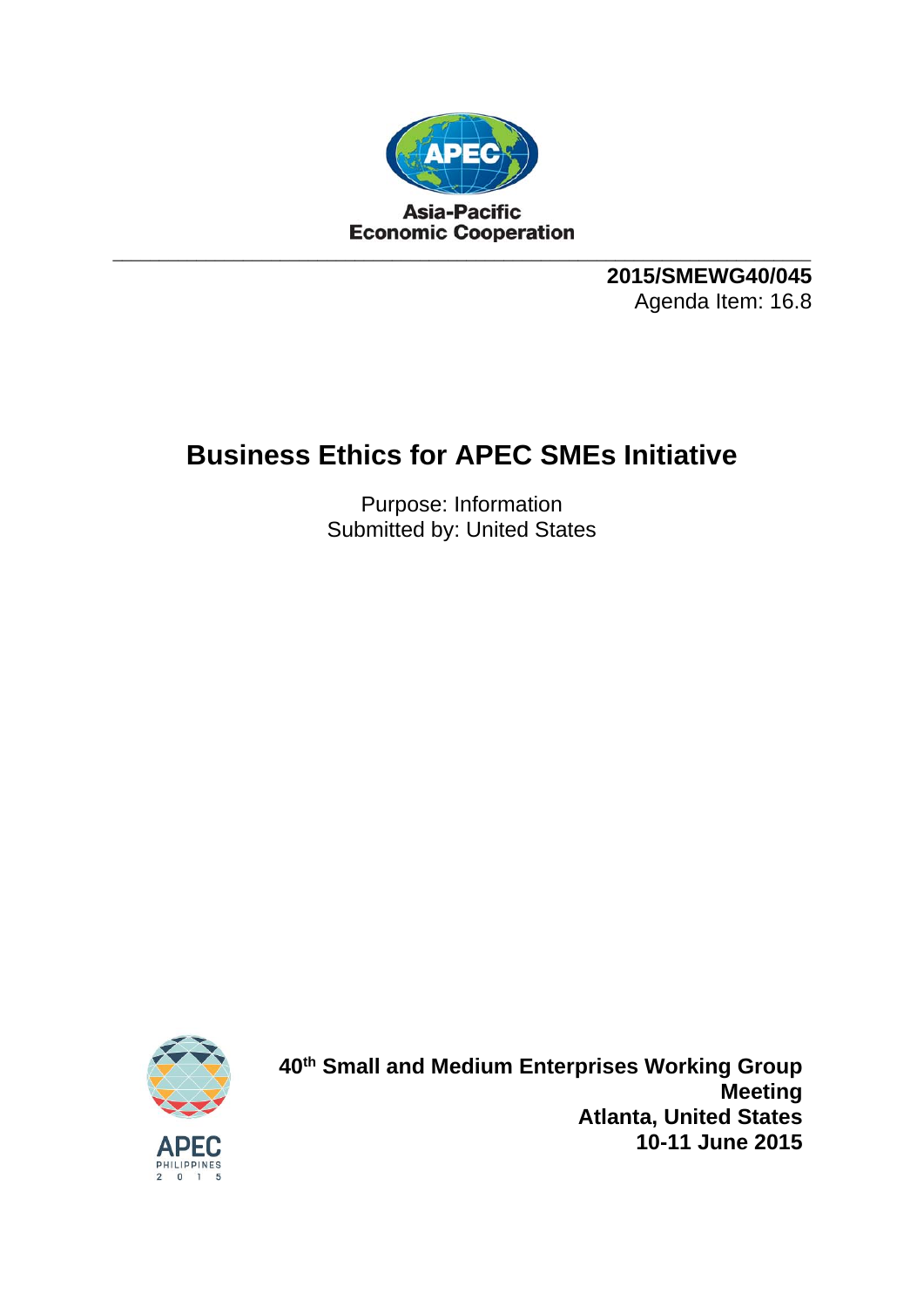

## **Benefits of Strong Ethical Practices**

- **For SMEs & Industry:** Equalize the competitive environment;reduce global and local reputational risk; decrease risks associated with third-party interactions, and improve access within newand existingmarkets across the region.
- **For Governments:** Strengthened industry self‐regulationand compliance with highest standards reduces incidents of legal infraction and lowers enforcement burden;improve patient and consumertrust;improve healthand safety outcomes; strengthened product quality; support SME cross-border trade; and reduce loss of public resourcesto corruption.
- **For Consumers, Patients and Healthcare Professionals:** Enhance access to safe and innovative products that save and improve the quality of life.
- **For Economies:** Support economic growth, innovation and consumer confidence.

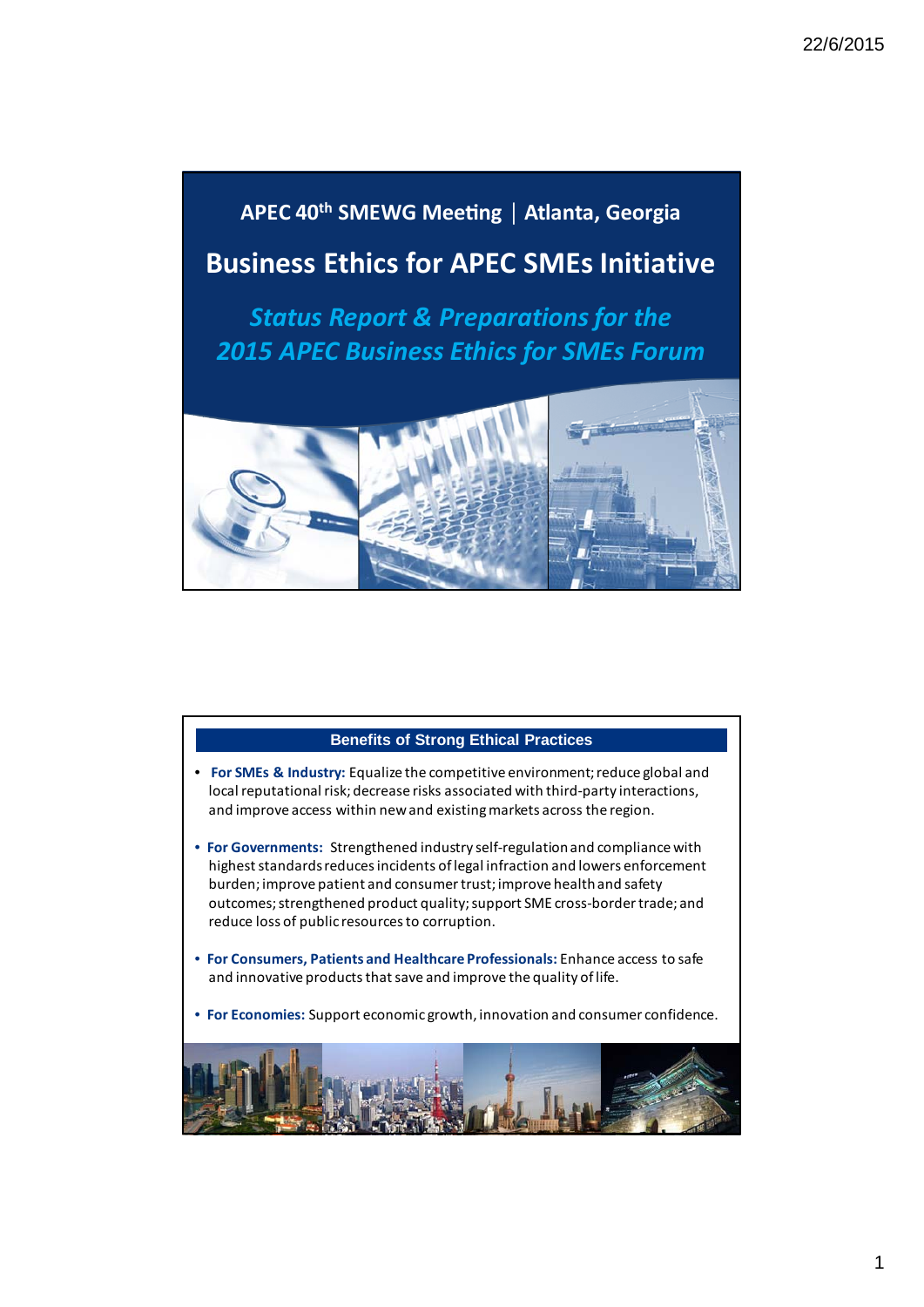## **APEC: The Right Platform to Strengthen Ethical Practices**



- The Business Ethics for APEC SMEs initiative was launched by APEC SME Ministers in Gifu, Japan in 2010.
- Followed by the drafting and endorsement of the "APEC Kuala Lumpur Principles" for the medical device sector, the "APEC Mexico City Principles" for the biopharmaceutical sector, and the "APEC Hanoi Principles" for the construction sector in 2011.
- **The APEC Principles are supported by APEC SME Ministers, APEC Trade Ministers, APEC Ministers andAPEC Economic Leaders.**



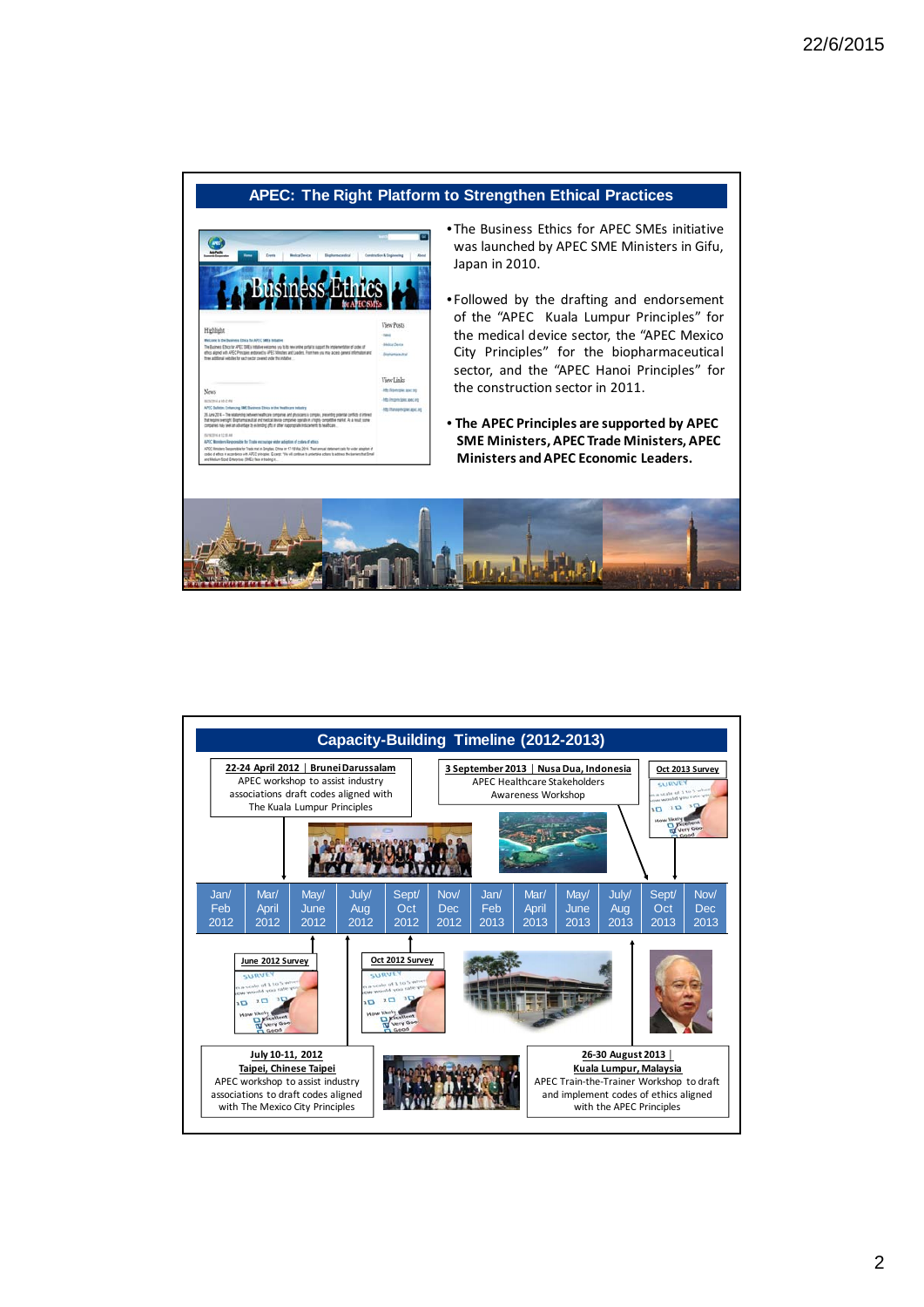

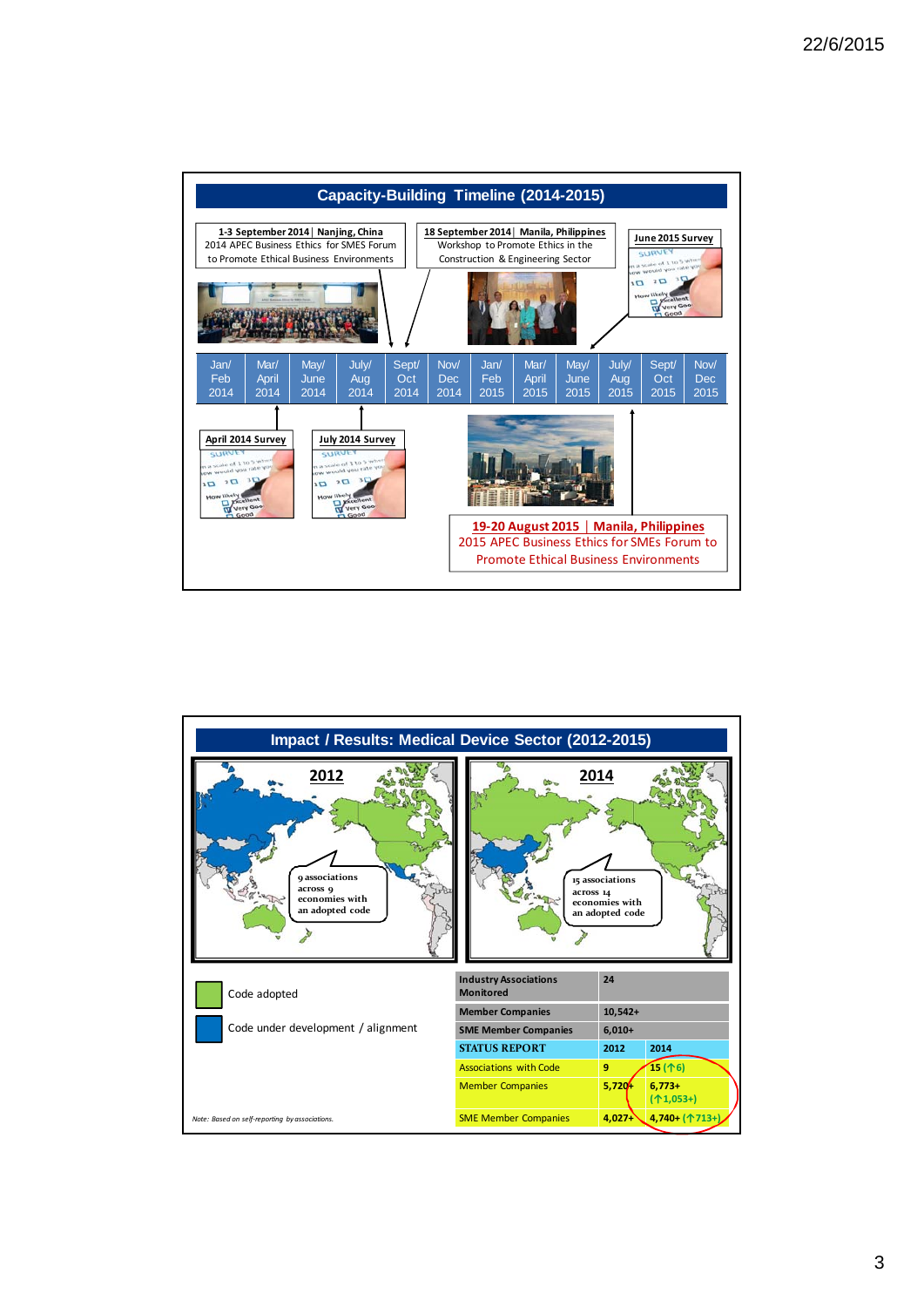

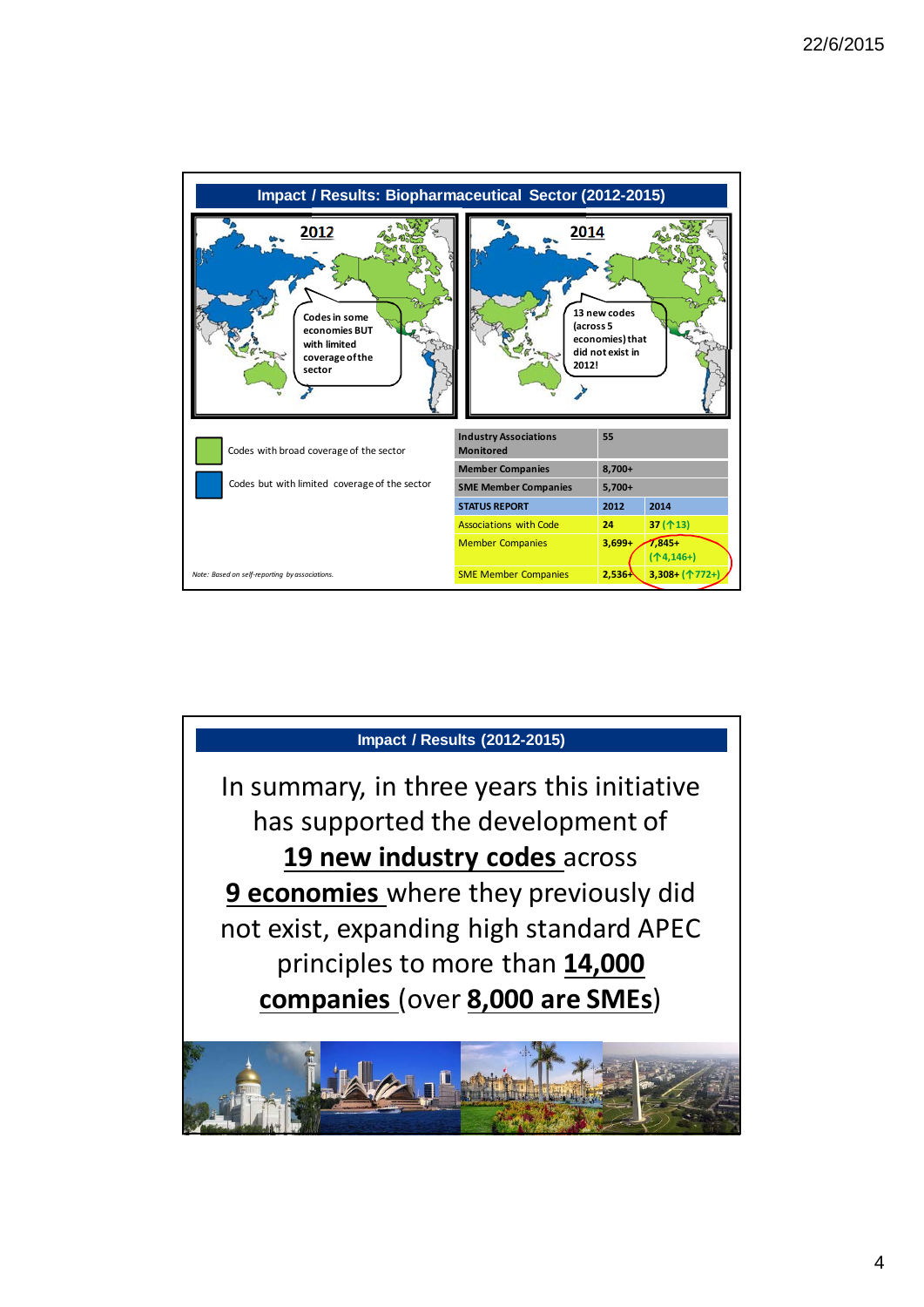